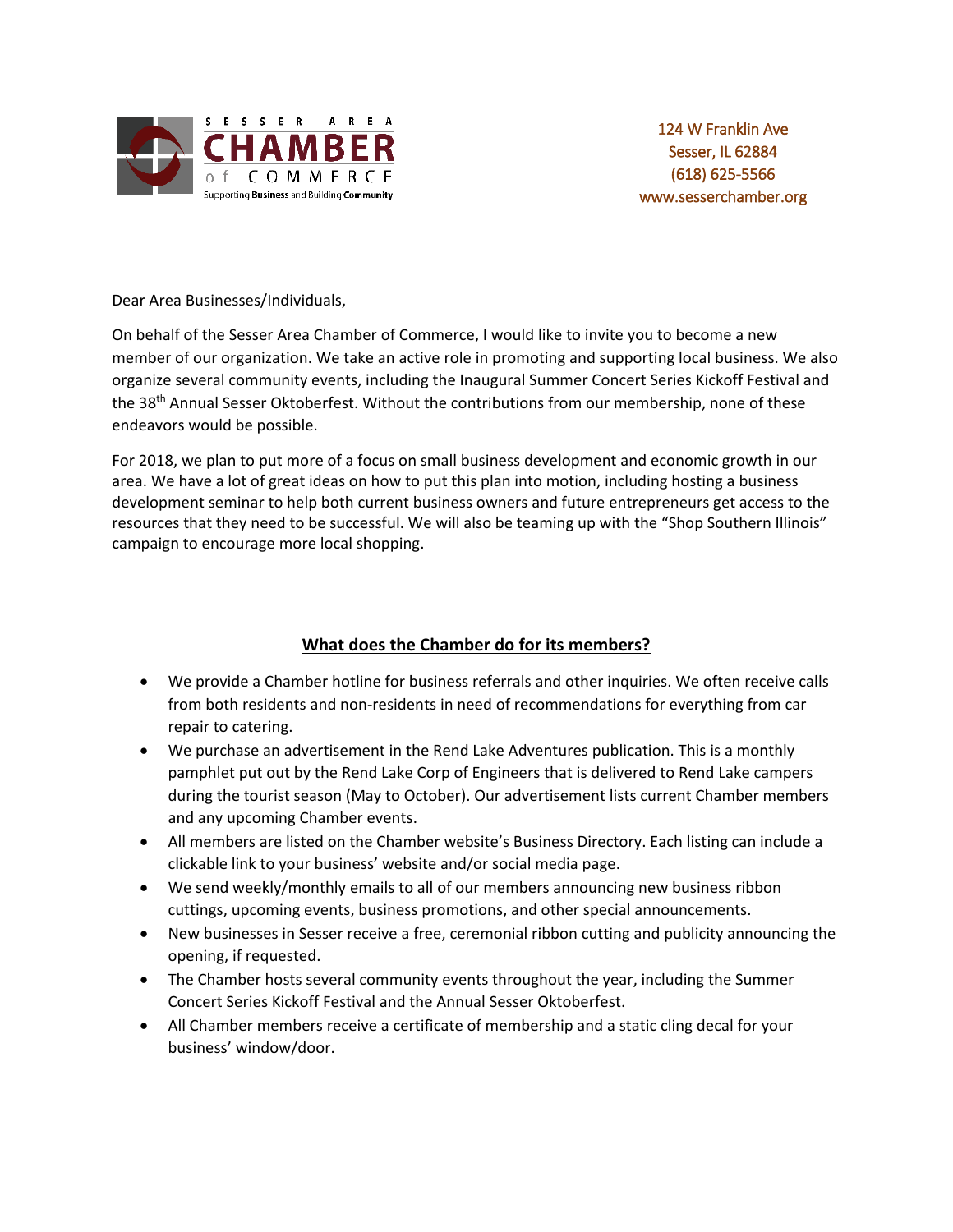#### **2018 Membership Levels**

**Business Level - \$50 per year** – Includes listing in all our advertisements and a link on our social media platforms, including Facebook and our Chamber website.

**Non-for-Profit Level - \$35 per year** – Includes listing in all advertisements and a link on our social media platforms, including Facebook and our Chamber website.

**Individual Level - \$10 per year** – Includes Membership (not included in any promotions or advertisements).

If you would like to become a member and help us reach our goals for 2018, please fill out the included membership form and mail it with your dues to Sesser Area Chamber of Commerce, 124 W Franklin Ave, Sesser, IL 62884. If you have any questions about the Chamber, feel free to contact us via email at [info@sesserchamber.org](mailto:info@sesserchamber.org) or give us a call at (618) 625-5566.

#### **We look forward to working with and for you to make 2018 a great year!**

the Sans Clear

**Andrew Kelly** President Sesser Area Chamber of Commerce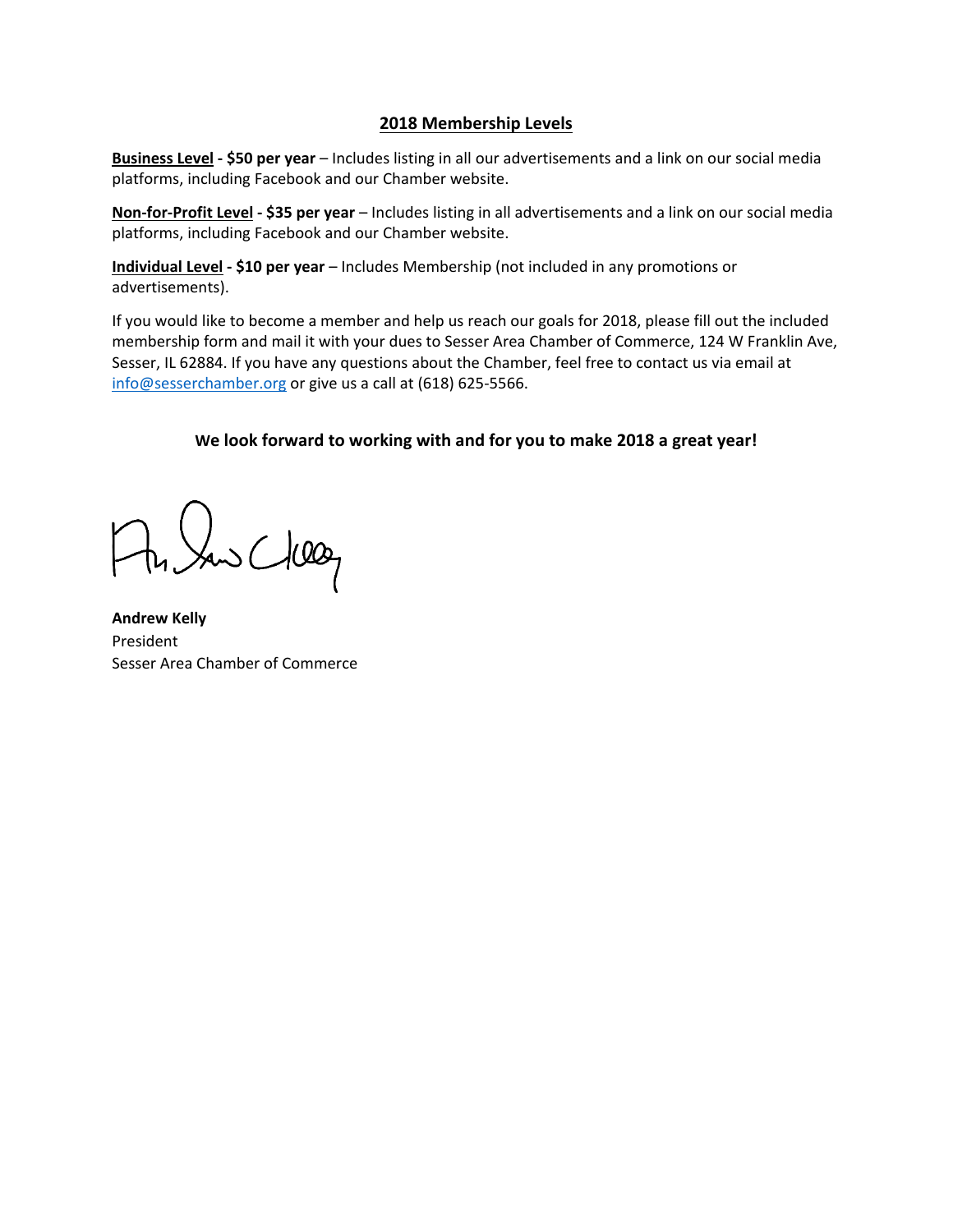

# **2018 Membership Application**

| <b>Applicant Information</b> |                                                                                                                                                                                                                                |                                                                                                        |                                                                                                               |  |  |
|------------------------------|--------------------------------------------------------------------------------------------------------------------------------------------------------------------------------------------------------------------------------|--------------------------------------------------------------------------------------------------------|---------------------------------------------------------------------------------------------------------------|--|--|
| <b>Business Name:</b>        |                                                                                                                                                                                                                                |                                                                                                        |                                                                                                               |  |  |
| <b>Contact Name:</b>         |                                                                                                                                                                                                                                |                                                                                                        |                                                                                                               |  |  |
| Address:                     |                                                                                                                                                                                                                                |                                                                                                        |                                                                                                               |  |  |
|                              | <b>Street Address</b>                                                                                                                                                                                                          | City                                                                                                   | State/Zip                                                                                                     |  |  |
| Mailing (if<br>different)    |                                                                                                                                                                                                                                |                                                                                                        |                                                                                                               |  |  |
|                              | <b>Street Address</b>                                                                                                                                                                                                          | City                                                                                                   | State/Zip                                                                                                     |  |  |
| Phone:                       |                                                                                                                                                                                                                                |                                                                                                        | Email: Email: All and the state of the state of the state of the state of the state of the state of the state |  |  |
| Website:                     |                                                                                                                                                                                                                                |                                                                                                        |                                                                                                               |  |  |
|                              | Facebook Name: The contract of the contract of the contract of the contract of the contract of the contract of the contract of the contract of the contract of the contract of the contract of the contract of the contract of |                                                                                                        |                                                                                                               |  |  |
|                              |                                                                                                                                                                                                                                | In order to be added to the Chamber's closed Facebook group, please list the name you use on Facebook. |                                                                                                               |  |  |

#### **About your business**

Tell us a little about your business. All information provided will be used on our Facebook page, Sesser Area Chamber of Commerce Website. and other publications throughout the year. Please include hours of operation and the number of full-time and part-time employees.

\_\_\_\_\_\_\_\_\_\_\_\_\_\_\_\_\_\_\_\_\_\_\_\_\_\_\_\_\_\_\_\_\_\_\_\_\_\_\_\_\_\_\_\_\_\_\_\_\_\_\_\_\_\_\_\_\_\_\_\_\_\_\_\_\_\_\_\_\_\_\_\_\_\_\_\_\_\_\_\_\_\_\_\_\_\_\_\_\_\_ \_\_\_\_\_\_\_\_\_\_\_\_\_\_\_\_\_\_\_\_\_\_\_\_\_\_\_\_\_\_\_\_\_\_\_\_\_\_\_\_\_\_\_\_\_\_\_\_\_\_\_\_\_\_\_\_\_\_\_\_\_\_\_\_\_\_\_\_\_\_\_\_\_\_\_\_\_\_\_\_\_\_\_\_\_\_\_\_\_\_ \_\_\_\_\_\_\_\_\_\_\_\_\_\_\_\_\_\_\_\_\_\_\_\_\_\_\_\_\_\_\_\_\_\_\_\_\_\_\_\_\_\_\_\_\_\_\_\_\_\_\_\_\_\_\_\_\_\_\_\_\_\_\_\_\_\_\_\_\_\_\_\_\_\_\_\_\_\_\_\_\_\_\_\_\_\_\_\_\_\_ \_\_\_\_\_\_\_\_\_\_\_\_\_\_\_\_\_\_\_\_\_\_\_\_\_\_\_\_\_\_\_\_\_\_\_\_\_\_\_\_\_\_\_\_\_\_\_\_\_\_\_\_\_\_\_\_\_\_\_\_\_\_\_\_\_\_\_\_\_\_\_\_\_\_\_\_\_\_\_\_\_\_\_\_\_\_\_\_\_\_ \_\_\_\_\_\_\_\_\_\_\_\_\_\_\_\_\_\_\_\_\_\_\_\_\_\_\_\_\_\_\_\_\_\_\_\_\_\_\_\_\_\_\_\_\_\_\_\_\_\_\_\_\_\_\_\_\_\_\_\_\_\_\_\_\_\_\_\_\_\_\_\_\_\_\_\_\_\_\_\_\_\_\_\_\_\_\_\_\_\_ \_\_\_\_\_\_\_\_\_\_\_\_\_\_\_\_\_\_\_\_\_\_\_\_\_\_\_\_\_\_\_\_\_\_\_\_\_\_\_\_\_\_\_\_\_\_\_\_\_\_\_\_\_\_\_\_\_\_\_\_\_\_\_\_\_\_\_\_\_\_\_\_\_\_\_\_\_\_\_\_\_\_\_\_\_\_\_\_\_\_

#### **Payment Information**

**Checks can be made payable to Sesser Area Chamber of Commerce. Please send completed form and payment to 124 W Franklin Ave, Sesser, IL 62884.**

**Business- \$50 Non-for-Profit - \$35 Individual - \$10**

## **DUES MUST BE PAID IN FULL BY FEBRUARY 28th, 2018**